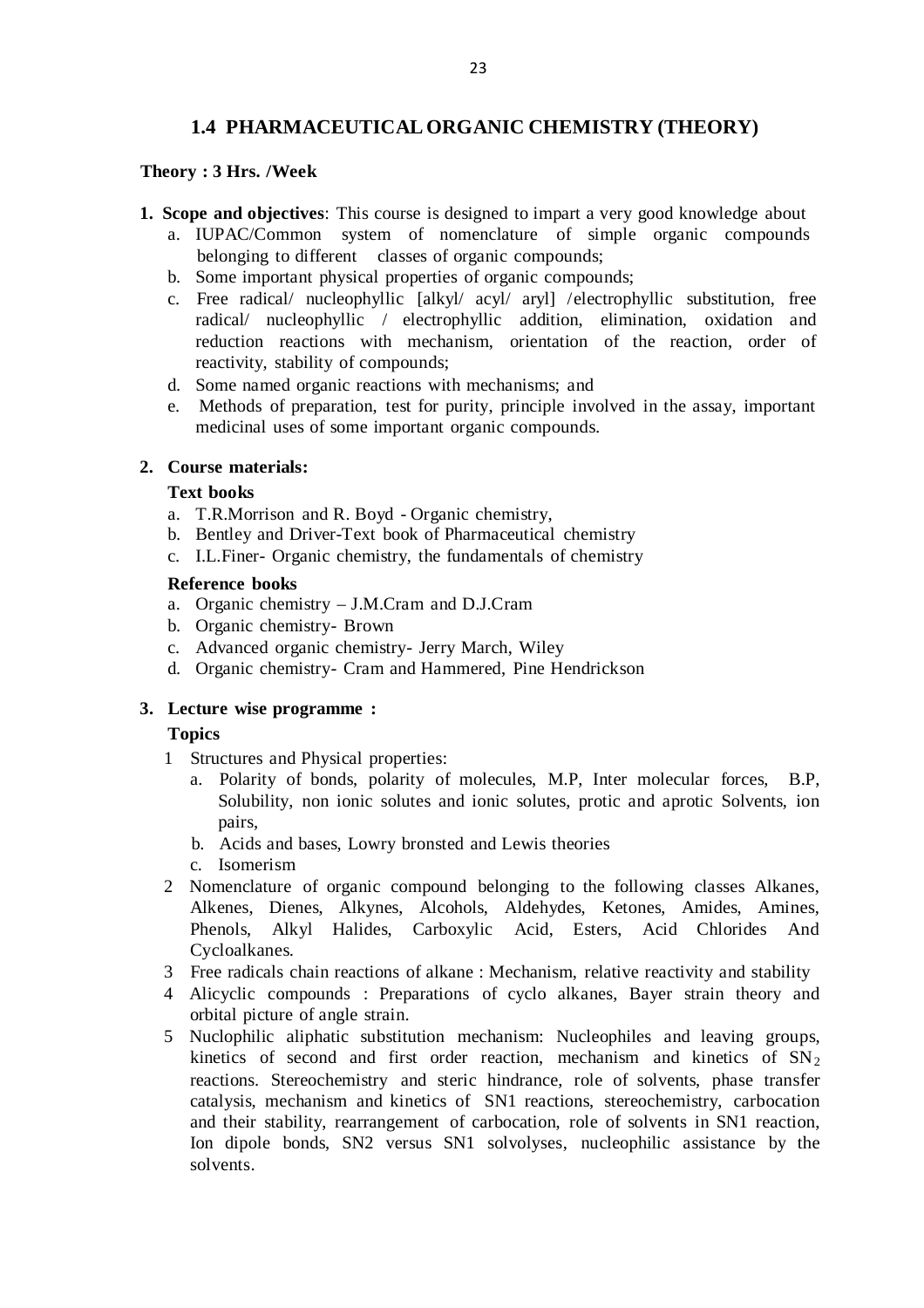- 6 Dehydro halogenation of alkyl halides: 1,2 elimination, kinetics, E2 and E1 mechanism, elimination via carbocation, evidence for E2 mechanism, absence of rearrangement isotope effect, absence hydrogen exchange, the element effect, orientation and reactivity, E2 versus E1, elimination versus substitution, dehydration of alcohol, ease of dehydration, acid catalysis, reversibility, orientation.
- 7 Electrophillic and free radicals addition: Reactions at carbon -carbon, double bond, electrophile, hydrogenation, heat of hydrogenation and stability of alkenes, markownikoff rule, addition of hydrogen halides, addition of hydrogen bromides, peroxide effect, electrophillic addition, mechanism, rearrangement, absence of hydrogen exchange, orientation and reactivity, addition of halogen, mechanism, halohydin formation, mechanism of free radicals additon, mechanism of peroxide initiated addition of hydrogen bromide, orientation of free addition, additions of carbene to alkene, cyclo addition reactions.
- 8 Carbon-carbon double bond as substituents: Free radical halogenations of alkenes, comparision of free radical substitution with free radical addition, free radical substitution in alkenes, orientation and reactivity, allylic rearrangements.
- 9 Theory of resonance: Allyl radical as a resonance hybrid, stability, orbital picture, resonance stabilisation of allyl radicals, hyper conjugation, allyl cation as a resonance hybrid, nucleophyllic substitution in allylic substrate, SN1 reactivity, allylic rearrangement, resonance stabilisation of allyl cation, hyper conjugation, nucleophilic substitution in allylic substrate, SN2 nucleophilic substituion in vinylic substrate, vinylic cation, stability of conjugated dienes, resonance in alkenes, hyper conjugation, ease of formation of conjugated dienes, orientation of elimination, electrophilic addition to conjugated dienes, 1,4 - addition, 1,2-versus 1,4-addition, rate versus equilibrium, orientation and reactivity of free radical addition to conjugated dienes.
- 10 Elecrophilic aromatic substitution: Effect of substituent groups, determination of orientation, determination of relative reactivity, classification of substituent group, mechanism of nitration, sulphonation, halogenation, friedel craft alkylation, friedel craft acylation, reactivity and orientation, activating and deactivating O,P,M directing groups, electron release via resonance, effect of halogen on electrophilic aromatic substitution in alkyl benzene, side chain halogination of alkyl benzene, resonance stabilization of benzyl radical.
- 11 Nucleophilic addition reaction: Mechanism, ionisation of carboxylic acids, acidity constants, acidity of acids, structure of carboxylate ions, effect of substituent on acidity, nucleophilic acyl substitution reaction, conversion of acid to acid chloride, esters, amide and anhydride. Role of caboxyl group, comparison of alkyl nucleophilic substitution with acyl nucleophilic substitution.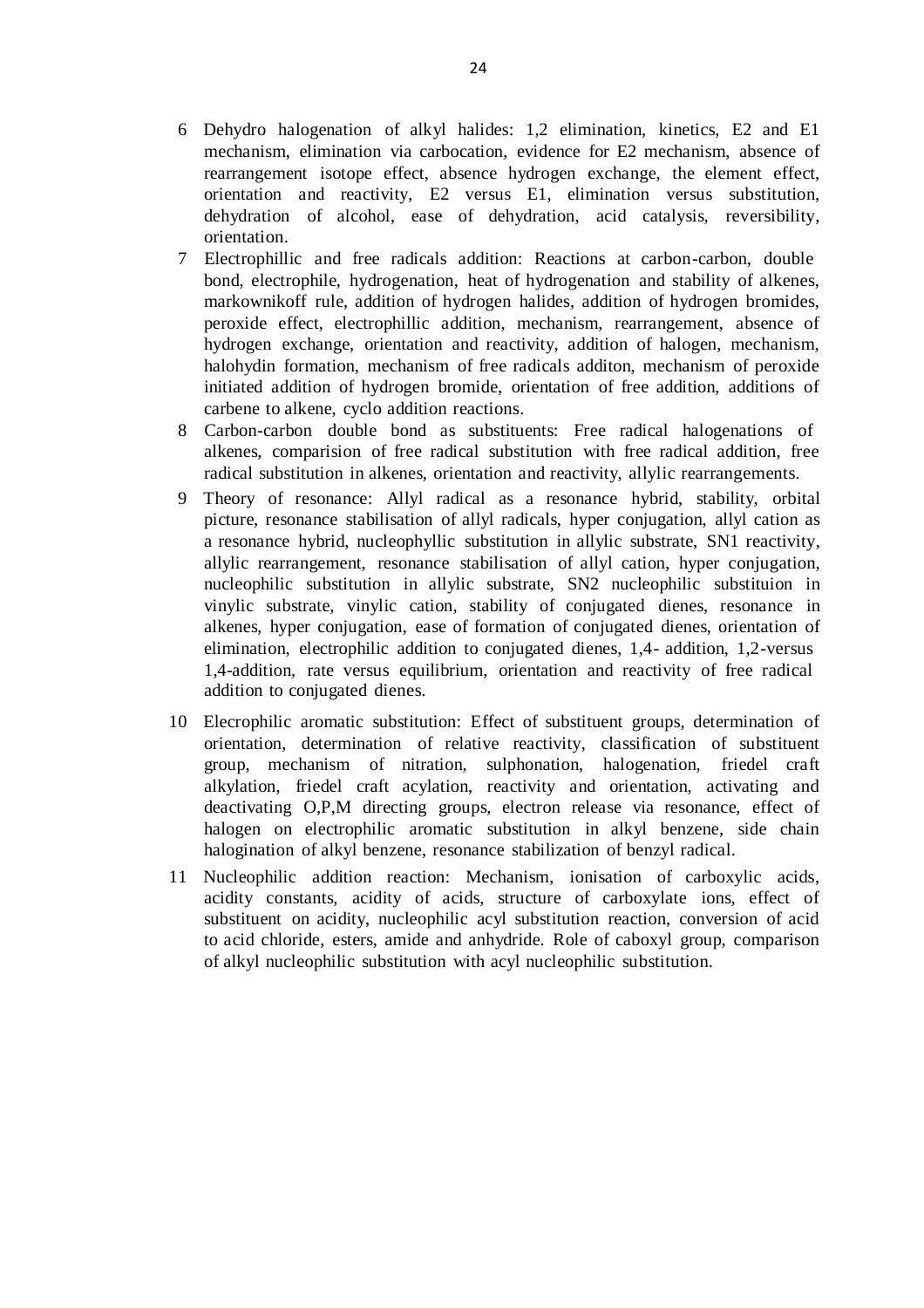- 12 Mechanism of aldol condensation, claisen condensation, cannizzaro reaction, crossed aldol condensation, crossed cannizzaro reaction, benzoin condensation, perkin condensation. Knoevenagel, Reformatsky reaction, Wittig reaction, Michael addition.
- 13 Hoffman rearrangement: Migration to electron deficient nitrogen, Sandmeyer's reaction, basicity of amines, diazotisation and coupling, acidity of phenols, Williamson synthesis, Fries rearrangement, Kolbe reaction, Reimer tieman's reactions.
- 14 Nucleophilic aromatic substitution: Bimolecular displacement mechanisms, orientation, comparison of aliphatic nucleophilic substitution with that of aromatic.
- 15 Oxidation reduction reaction.
- 16 Study of the following official compounds- preparation, test for purity, assay and medicinal uses of Chlorbutol, Dimercaprol, Glyceryl trinitrate, Urea, Ethylene diamine dihyrate, Vanillin, Paraldehyde, Ethylene chloride, Lactic acid, Tartaric acid, citric acid, salicylic acid, aspirin, methyl salicylate, ethyl benzoate, benzyl benzoate, dimethyl pthalate, sodium lauryl sulphate, saccharin sodium, mephensin.

# **1.4 PHARMACEUTICAL ORGANIC CHEMISTRY (PRACTICAL)**

#### **Practical : 3 Hrs./Week**

- **I. Introduction to the various laboratory techniques through demonstration involving synthesis of the following compounds (at least 8 compounds to be synthesised):**
	- 1. Acetanilde / aspirin (Acetylation)
	- 2. Benzanilide / Phenyl benzoate (Benzoylation)
	- 3. P-bromo acetanilide  $/2,4,6$  tribromo aniline (Bromination)
	- 4. Dibenzylidene acetone (Condensation)
	- 5. 1-Phenylazo-2-napthol (Diazotisation and coupling)
	- 6. Benzoic acid / salicylic acid (Hydrolysis of ester)
	- 7. M-dinitro benzene (Nitration)
	- 8. 9, 10 Antharaquinone (Oxidation of anthracene) / preparation of benzoic acid from toluene or benzaldehyde
	- 9. M-phenylene diamine (Reduction of M-dinitrobenzene) / Aniline from nitrobenzene
	- 10. Benzophenone oxime
	- 11. Nitration of salicylic acid
	- 12. Preparation of picric acid
	- 13. Preparation of O-chlorobenzoic acid from O-chlorotolune
	- 14. Preparation of cyclohexanone from cyclohexanol